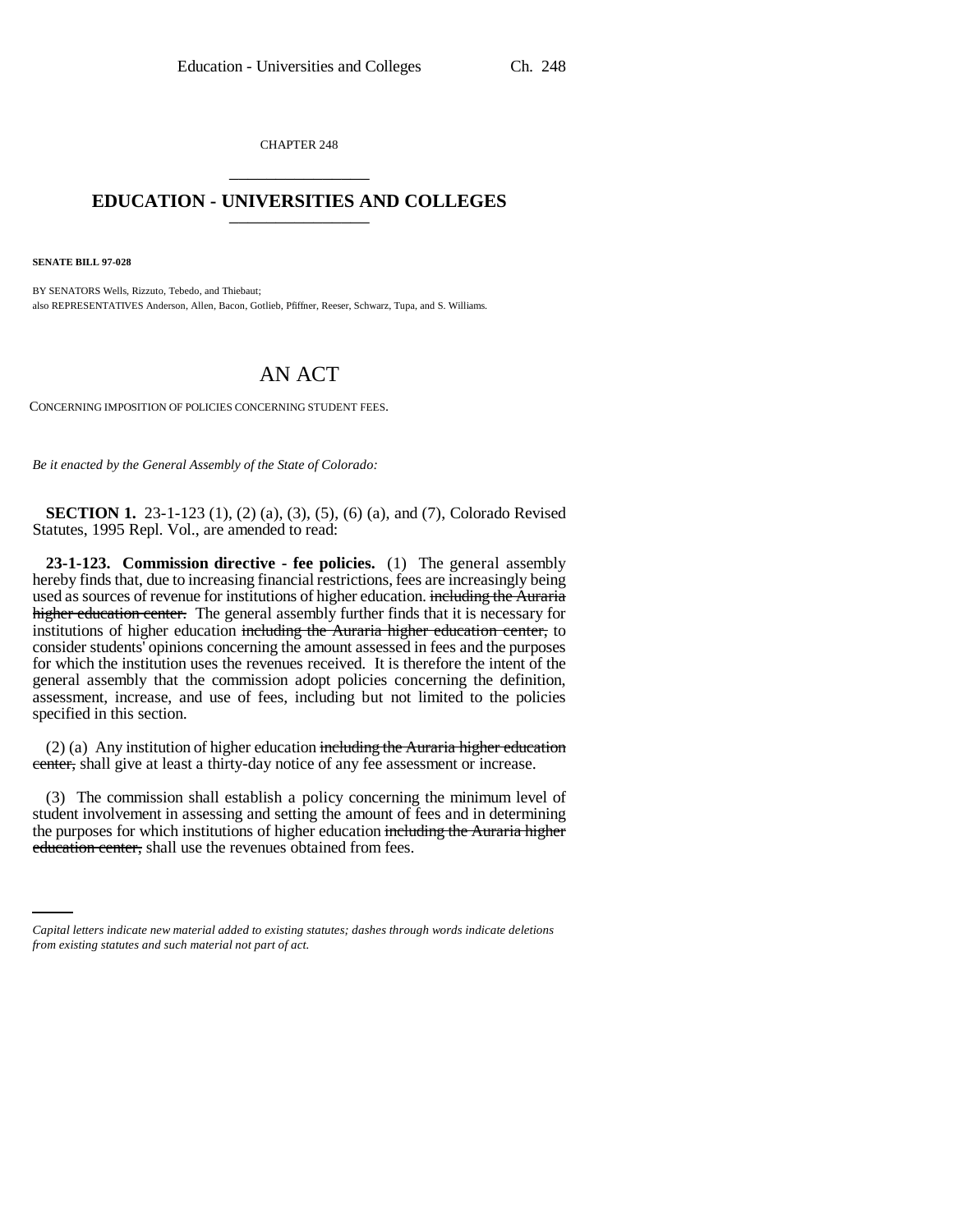(5) In adopting fee policies pursuant to this section, the commission  $\frac{1}{2}$  SHALL adopt separate policies for fees used for academic purposes and fees used for nonacademic DIFFERENT purposes, INCLUDING BUT NOT LIMITED TO THE FOLLOWING FEE POLICIES:

(a) **Fees related to bonds issued on behalf of auxiliary facilities on or after July 1, 1997.** (I) (A) FOR ANY BONDS OR OTHER DEBT OBLIGATIONS ISSUED OR INCURRED ON OR AFTER JULY 1, 1997, ON BEHALF OF AN AUXILIARY FACILITY, THE ISSUING OR INCURRING GOVERNING BOARD MAY ASSESS A USER FEE AGAINST PERSONS USING THE AUXILIARY FACILITY THAT INCLUDES THE AMOUNT NECESSARY FOR REPAYMENT OF THE BONDS OR OTHER DEBT OBLIGATIONS AND ANY AMOUNT NECESSARY FOR THE OPERATION AND MAINTENANCE OF THE AUXILIARY FACILITY.

(B) IF A GOVERNING BOARD USES REVENUES FROM A GENERAL STUDENT FEE FOR THE REPAYMENT OF BONDS OR OTHER DEBT OBLIGATIONS ISSUED OR INCURRED PURSUANT TO THIS PARAGRAPH (a), THE GOVERNING BOARD SHALL SPECIFY THE PORTION OF THE GENERAL STUDENT FEE THAT IS ACTUALLY APPLIED TO REPAYMENT OF THE BONDS OR OTHER DEBT OBLIGATIONS. THE ITEMIZATION OF ANY GENERAL STUDENT FEE, ALL OR A PORTION OF WHICH IS USED FOR REPAYMENT OF BONDS OR OTHER DEBT OBLIGATIONS, SHALL APPEAR ON THE STUDENT BILLING STATEMENT.

(II) WHILE BONDS OR OTHER DEBT OBLIGATIONS ISSUED OR INCURRED PURSUANT TO THIS PARAGRAPH (a) REMAIN OUTSTANDING, THE ISSUING OR INCURRING GOVERNING BOARD MAY, SUBJECT TO THE RESTRICTIONS SPECIFIED IN PARAGRAPH (c) OF THIS SUBSECTION (5), PLEDGE ANY EXCESS REVENUE RECEIVED FROM ANY USER FEE ASSESSED PURSUANT TO SUBPARAGRAPH (I) OF THIS PARAGRAPH (a) OR FROM ANY PORTION OF A GENERAL STUDENT FEE APPLIED TO THE REPAYMENT OF SUCH BONDS OR OTHER DEBT OBLIGATIONS PURSUANT TO SUB-SUBPARAGRAPH (B) OF SUBPARAGRAPH (I) OF THIS PARAGRAPH (a) TO THE REPAYMENT OF ANY BONDS OR OTHER DEBT OBLIGATIONS ISSUED OR INCURRED ON BEHALF OF ANY OTHER AUXILIARY FACILITY; EXCEPT THAT THE PLEDGE OF ANY SUCH EXCESS REVENUE SHALL TERMINATE UPON FULL REPAYMENT OF THE BONDS OR OTHER DEBT OBLIGATIONS ORIGINALLY INCURRED FOR THE SPECIFIC PROJECT, OR SUBSEQUENTLY ISSUED OR INCURRED TO REFUND ANY BONDS OR OTHER DEBT OBLIGATIONS ISSUED OR INCURRED FOR THE SPECIFIC PROJECT, ON BEHALF OF THE PLEDGING AUXILIARY FACILITY.

(III) ON AND AFTER THE DATE UPON WHICH ANY BONDS OR OTHER DEBT OBLIGATIONS ISSUED OR INCURRED PURSUANT TO THIS PARAGRAPH (a) ARE FULLY REPAID:

(A) THE AMOUNT OF THE USER FEE ASSESSED AGAINST PERSONS USING THE AUXILIARY FACILITY, IF ANY, SHALL BE REDUCED, IF NECESSARY, SO AS NOT TO EXCEED ONE HUNDRED TEN PERCENT OF THE COSTS INCURRED IN OPERATING AND MAINTAINING THE AUXILIARY FACILITY DURING THE PRECEDING YEAR; EXCEPT THAT THE GOVERNING BOARD MAY REDUCE THE AMOUNT OF THE USER FEE TO AN AMOUNT NOT TO EXCEED ONE HUNDRED TWENTY PERCENT OF THE COSTS INCURRED IN OPERATING AND MAINTAINING THE AUXILIARY FACILITY DURING THE PRECEDING YEAR AND SET ASIDE THE ADDITIONAL TEN PERCENT IN A RESERVE FUND FOR REPAIR AND REPLACEMENT OF THE AUXILIARY FACILITY;

(B) THE GOVERNING BOARD SHALL CEASE COLLECTING ANY PORTION OF A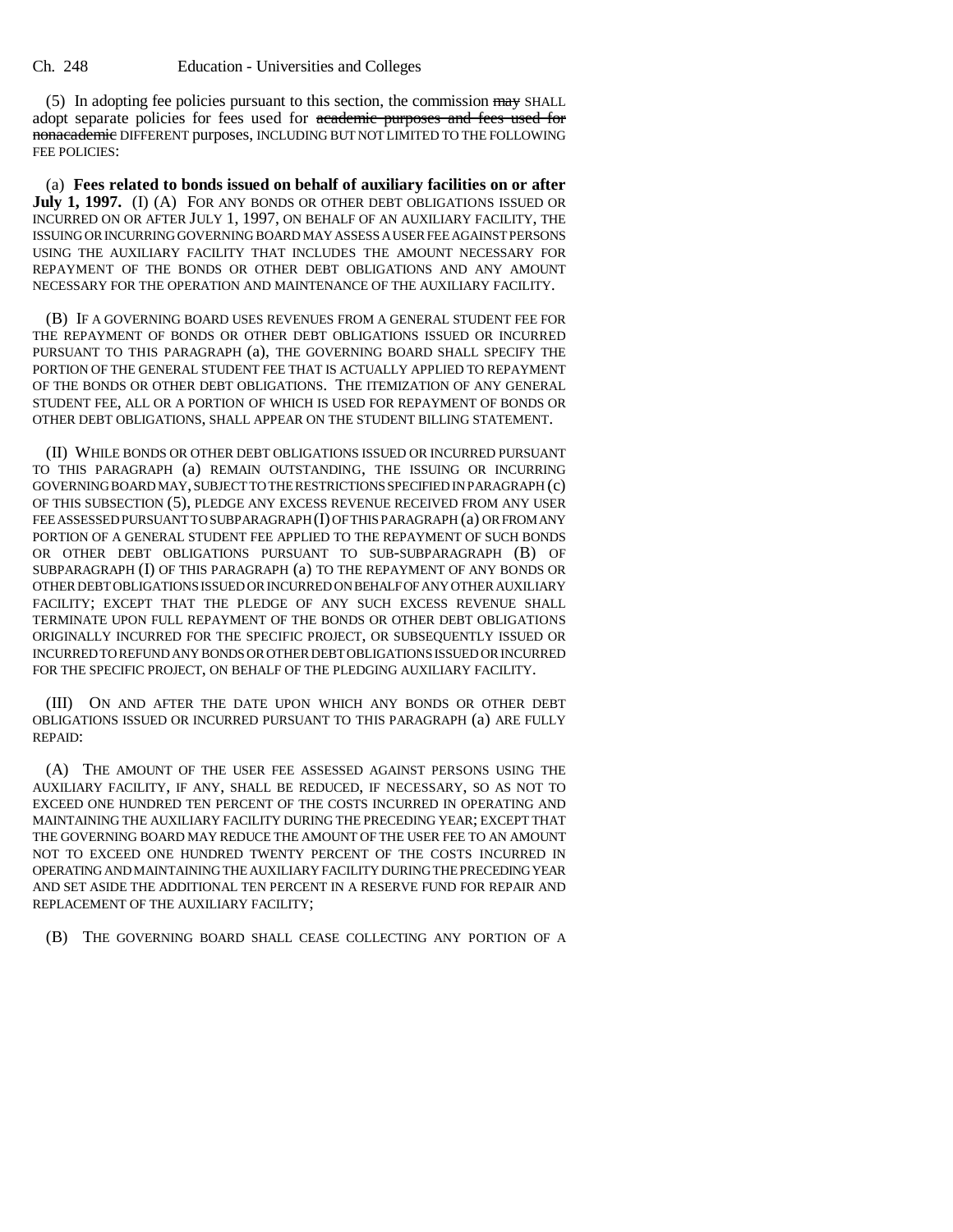GENERAL STUDENT FEE ASSESSED FOR THE REPAYMENT OF THE BONDS OR OTHER DEBT OBLIGATIONS; EXCEPT THAT, IF NO USER FEE WAS ASSESSED FOR THE REPAYMENT OF THE BONDS OR OTHER DEBT OBLIGATIONS OR IF THE AMOUNT OF THE USER FEE IS LESS THAN THE COSTS INCURRED IN OPERATING AND MAINTAINING THE AUXILIARY FACILITY DURING THE PRECEDING YEAR, THE GOVERNING BOARD MAY CONTINUE COLLECTING THE SPECIFIED PORTION OF THE GENERAL STUDENT FEE THAT WAS APPLIED TO REPAYMENT OF THE BONDS OR OTHER DEBT OBLIGATIONS SO LONG AS SAID PORTION OF THE GENERAL STUDENT FEE IS REDUCED, IF NECESSARY, TO AN AMOUNT THAT, IN COMBINATION WITH ANY USER FEE COLLECTED FOR THE AUXILIARY FACILITY, DOES NOT EXCEED ONE HUNDRED TEN PERCENT OF THE COSTS INCURRED IN OPERATING AND MAINTAINING THE AUXILIARY FACILITY DURING THE PRECEDING YEAR. NOTWITHSTANDING THE PROVISIONS OF THIS SUB-SUBPARAGRAPH (B), THE GOVERNING BOARD MAY REDUCE SAID PORTION OF THE GENERAL STUDENT FEE TO AN AMOUNT THAT, IN COMBINATION WITH ANY USER FEE COLLECTED FOR THE AUXILIARY FACILITY, DOES NOT EXCEED ONE HUNDRED TWENTY PERCENT OF THE COSTS INCURRED IN OPERATING AND MAINTAINING THE AUXILIARY FACILITY DURING THE PRECEDING YEAR AND SET ASIDE THE ADDITIONAL TEN PERCENT IN A RESERVE FUND FOR REPAIR AND REPLACEMENT OF THE AUXILIARY FACILITY.

(C) THE REVENUES RECEIVED PURSUANT TO THIS SUBPARAGRAPH (III), EITHER THROUGH A USER FEE OR THROUGH A SPECIFIED PORTION OF A GENERAL STUDENT FEE, MAY NOT BE PLEDGED FOR THE REPAYMENT OF ANY BONDS OR OTHER DEBT OBLIGATIONS ISSUED ON BEHALF OF ANY OTHER AUXILIARY FACILITY. ANY AMOUNT OF SAID REVENUE THAT EXCEEDS BOTH THE AMOUNT NECESSARY FOR THE OPERATION AND MAINTENANCE OF THE AUXILIARY FACILITY AND ANY AMOUNT SET ASIDE IN A RESERVE FUND FOR REPAIR AND REPLACEMENT OF THE AUXILIARY FACILITY IS SURPLUS AND MAY BE USED BY THE GOVERNING BOARD AS PROVIDED IN SECTION 23-5-103 (3).

(b) **Fees related to bonds issued on behalf of auxiliary facilities prior to July 1, 1997.** (I) FOR ANY BONDS OR OTHER DEBT OBLIGATIONS ISSUED OR INCURRED PRIOR TO JULY 1, 1997, ON BEHALF OF AN AUXILIARY FACILITY FOR A SPECIFIC PROJECT:

(A) APPROVAL OF THE STUDENT BODY IS NOT REQUIRED FOR ANY FEE ASSESSED FOR REPAYMENT OF SAID BONDS OR OTHER DEBT OBLIGATIONS;

(B) APPROVAL OF THE STUDENT BODY IS NOT REQUIRED TO INCREASE ANY FEE THAT IS APPLIED TO THE REPAYMENT OF SAID BONDS OR OTHER DEBT OBLIGATIONS IF THE FEE INCREASE IS NECESSITATED BY A COVENANT IN THE AUTHORIZING BOND RESOLUTION OR OTHER AGREEMENT FOR THE SPECIFIC PROJECT FOR WHICH THE BONDS OR OTHER DEBT OBLIGATIONS WERE ISSUED OR INCURRED;

(C) APPROVAL OF THE STUDENT BODY IS NOT REQUIRED TO INCREASE ANY FEE THAT IS APPLIED TO THE REPAYMENT OF SAID BONDS OR OTHER DEBT OBLIGATIONS IF THE FEE INCREASE IS ASSESSED FOR THE REPAYMENT OF BONDS THAT ARE ISSUED TO REFUND THE EXISTING BONDS FOR THE SPECIFIC PROJECT AND THE MATURITY DATE OF THE REFUNDING BONDS IS THE SAME OR EARLIER THAN THE MATURITY DATE OF THE EXISTING BONDS.

(II) WHILE BONDS OR OTHER DEBT OBLIGATIONS ISSUED OR INCURRED PURSUANT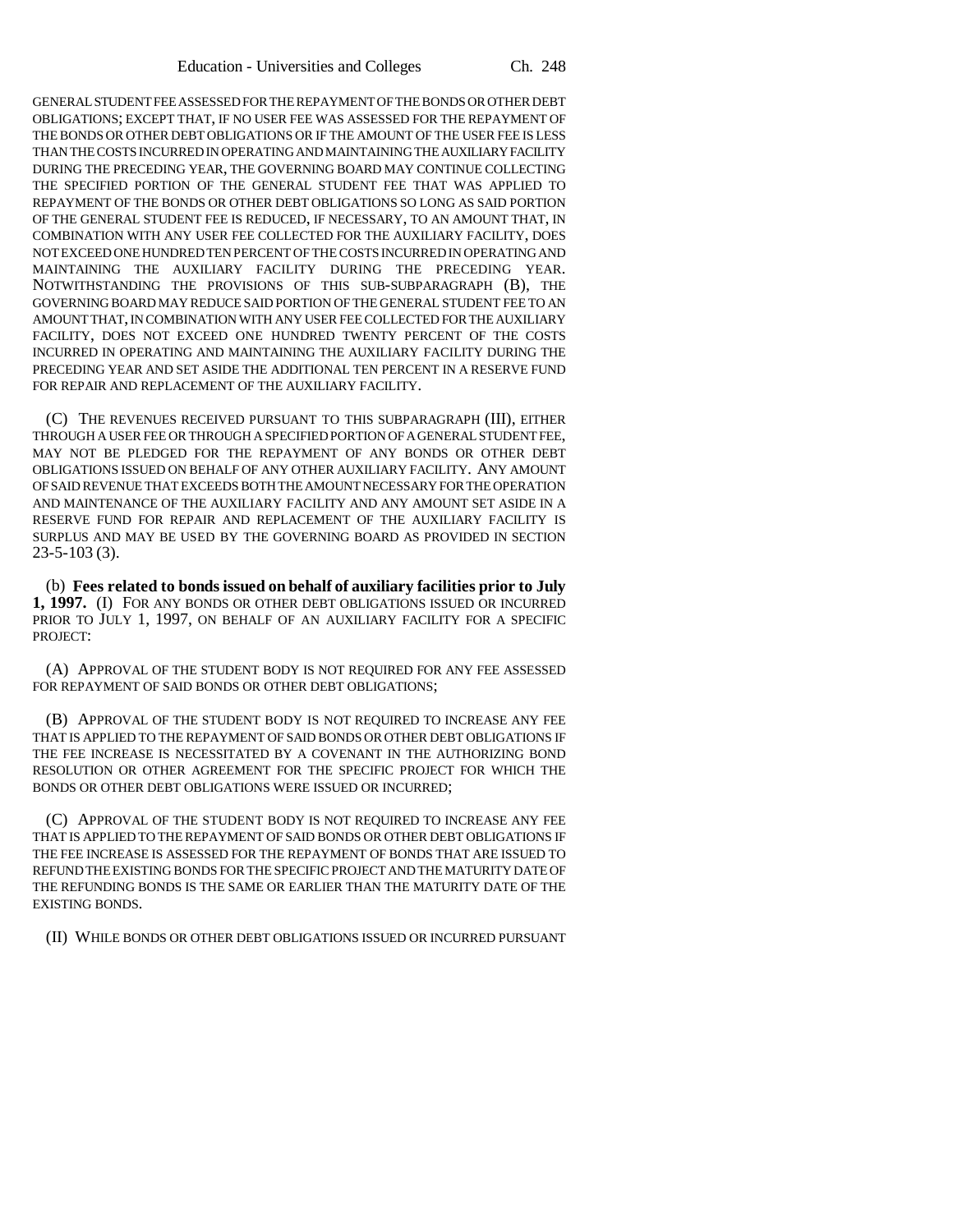TO THIS PARAGRAPH (b) REMAIN OUTSTANDING, THE ISSUING OR INCURRING GOVERNING BOARD MAY, SUBJECT TO THE RESTRICTIONS SPECIFIED IN PARAGRAPH (c) OF THIS SUBSECTION (5), PLEDGE ANY EXCESS REVENUE RECEIVED FROM THE FEE, WHETHER IT IS A USER FEE OR A PORTION OF A GENERAL STUDENT FEE APPLIED TO THE REPAYMENT OF SUCH BONDS OR OTHER DEBT OBLIGATIONS, TO THE REPAYMENT OF ANY BONDS OR OTHER DEBT OBLIGATIONS ISSUED OR INCURRED ON BEHALF OF ANY OTHER AUXILIARY FACILITY; EXCEPT THAT:

(A) IF THE EXCESS REVENUE IS PLEDGED ON OR AFTER JANUARY 1, 1997, THE PLEDGE OF SUCH EXCESS REVENUE SHALL TERMINATE UPON FULL REPAYMENT OF THE BONDS OR OTHER DEBT OBLIGATIONS ORIGINALLY ISSUED OR INCURRED FOR THE SPECIFIC PROJECT, OR SUBSEQUENTLY ISSUED OR INCURRED TO REFUND ANY BONDS OR OTHER DEBT OBLIGATIONS ISSUED OR INCURRED FOR THE SPECIFIC PROJECT, ON BEHALF OF THE PLEDGING AUXILIARY FACILITY;

(B) IF THE EXCESS REVENUE IS PLEDGED PRIOR TO JANUARY 1, 1997, THE PLEDGE OF SUCH EXCESS REVENUE SHALL TERMINATE UPON FULL REPAYMENT OF ALL BONDS OR OTHER DEBT OBLIGATIONS FOR WHICH THE USER FEE OR PORTION OF A GENERAL STUDENT FEE WAS PLEDGED AS OF JANUARY 1, 1997.

(III) ON AND AFTER THE DATE UPON WHICH ANY BONDS OR OTHER DEBT OBLIGATIONS ISSUED OR INCURRED PURSUANT TO THIS PARAGRAPH (b) ARE FULLY REPAID OR, IF EXCESS REVENUE IS PLEDGED AS PROVIDED IN SUB-SUBPARAGRAPH (B) OF SUBPARAGRAPH (II) OF THIS PARAGRAPH (b), ON AND AFTER THE DATE UPON WHICH THE PLEDGE TERMINATES:

(A) THE AMOUNT OF THE USER FEE, IF ANY, ASSESSED AGAINST PERSONS USING THE AUXILIARY FACILITY SHALL BE REDUCED, IF NECESSARY, SO AS NOT TO EXCEED ONE HUNDRED TEN PERCENT OF THE COSTS INCURRED IN OPERATING AND MAINTAINING THE AUXILIARY FACILITY DURING THE PRECEDING YEAR; EXCEPT THAT THE GOVERNING BOARD MAY REDUCE THE AMOUNT OF THE USER FEE TO AN AMOUNT NOT TO EXCEED ONE HUNDRED TWENTY PERCENT OF THE COSTS INCURRED IN OPERATING AND MAINTAINING THE AUXILIARY FACILITY DURING THE PRECEDING YEAR AND SET ASIDE THE ADDITIONAL TEN PERCENT IN A RESERVE FUND FOR REPAIR AND REPLACEMENT OF THE AUXILIARY FACILITY;

(B) THE GOVERNING BOARD SHALL CEASE COLLECTING ANY PORTION OF A GENERAL STUDENT FEE ASSESSED FOR THE REPAYMENT OF THE BONDS OR OTHER DEBT OBLIGATIONS; EXCEPT THAT, IF NO USER FEE WAS ASSESSED FOR THE REPAYMENT OF THE BONDS OR OTHER DEBT OBLIGATIONS OR IF THE AMOUNT OF THE USER FEE IS LESS THAN THE COSTS INCURRED IN OPERATING AND MAINTAINING THE AUXILIARY FACILITY DURING THE PRECEDING YEAR, THE GOVERNING BOARD MAY CONTINUE COLLECTING THE SPECIFIED PORTION OF THE GENERAL STUDENT FEE THAT WAS APPLIED TO REPAYMENT OF THE BONDS OR OTHER DEBT OBLIGATIONS SO LONG AS SAID PORTION OF THE GENERAL STUDENT FEE IS REDUCED, IF NECESSARY, TO AN AMOUNT THAT, IN COMBINATION WITH ANY USER FEE COLLECTED FOR THE AUXILIARY FACILITY, DOES NOT EXCEED ONE HUNDRED TEN PERCENT OF THE COSTS INCURRED IN OPERATING AND MAINTAINING THE AUXILIARY FACILITY DURING THE PRECEDING YEAR. NOTWITHSTANDING THE PROVISIONS OF THIS SUB-SUBPARAGRAPH (B), THE GOVERNING BOARD MAY REDUCE SAID PORTION OF THE GENERAL STUDENT FEE TO AN AMOUNT THAT, IN COMBINATION WITH ANY USER FEE COLLECTED FOR THE AUXILIARY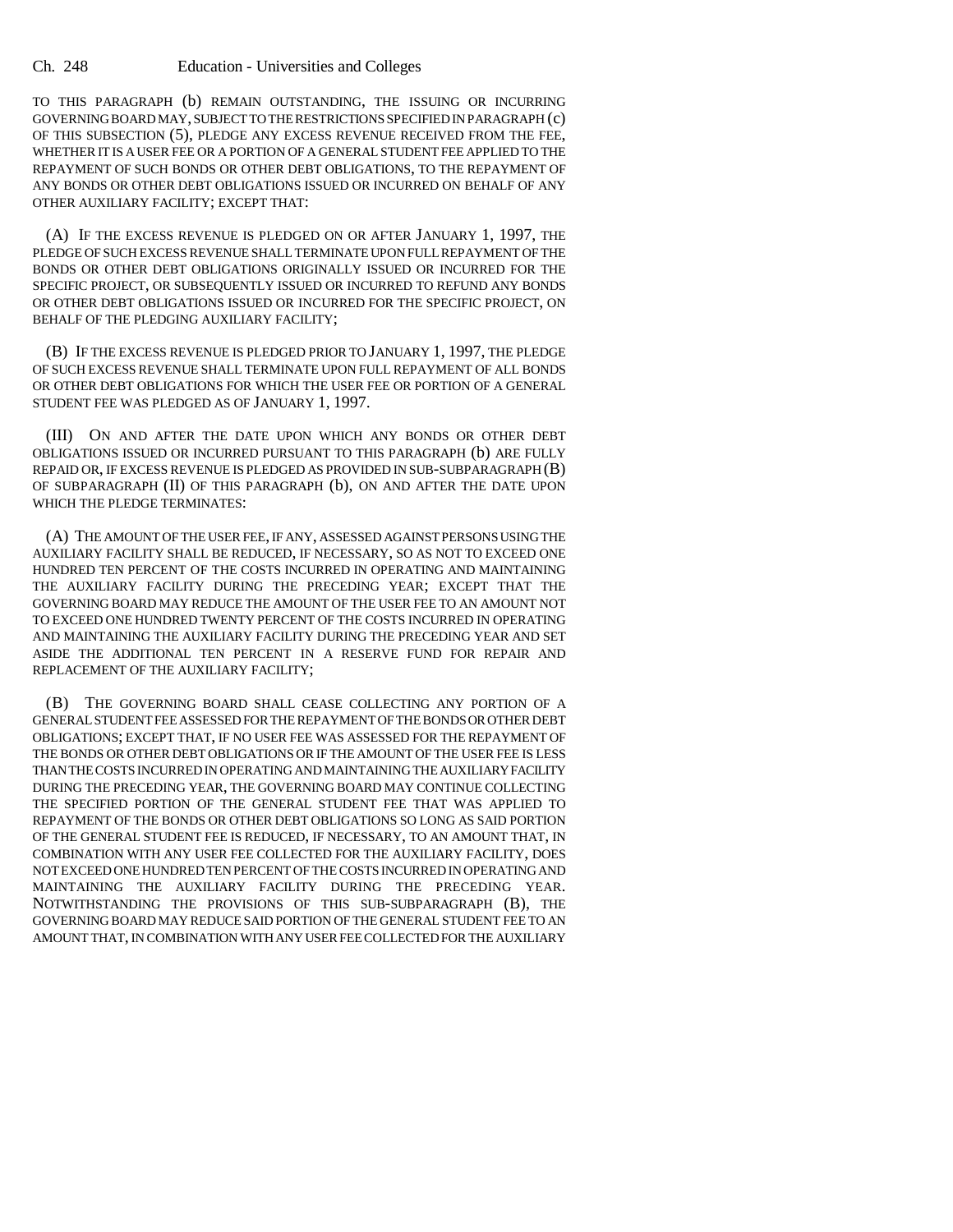FACILITY, DOES NOT EXCEED ONE HUNDRED TWENTY PERCENT OF THE COSTS INCURRED IN OPERATING AND MAINTAINING THE AUXILIARY FACILITY DURING THE PRECEDING YEAR AND SET ASIDE THE ADDITIONAL TEN PERCENT IN A RESERVE FUND FOR REPAIR AND REPLACEMENT OF THE AUXILIARY FACILITY.

(C) THE REVENUES RECEIVED PURSUANT TO THIS SUBPARAGRAPH (III), EITHER THROUGH A USER FEE OR THROUGH A SPECIFIED PORTION OF A GENERAL STUDENT FEE, MAY NOT BE PLEDGED FOR THE REPAYMENT OF ANY BONDS OR OTHER DEBT OBLIGATIONS ISSUED ON BEHALF OF ANY OTHER AUXILIARY FACILITY. ANY AMOUNT OF SAID REVENUE THAT EXCEEDS BOTH THE AMOUNT NECESSARY FOR THE OPERATION AND MAINTENANCE OF THE AUXILIARY FACILITY AND ANY AMOUNT SET ASIDE IN A RESERVE FUND FOR REPAIR AND REPLACEMENT OF THE AUXILIARY FACILITY IS SURPLUS AND MAY BE USED BY THE GOVERNING BOARD AS PROVIDED IN SECTION 23-5-103 (3).

(c) **Restrictions on pledging of amounts received in fees.** (I) SUBJECT TO THE PROVISIONS OF PARAGRAPHS (a) AND (b) OF THIS SUBSECTION (5), A USER FEE THAT IS ASSESSED AGAINST PERSONS USING AN AUXILIARY FACILITY THAT IS NOT DESIGNATED AS AN ENTERPRISE PURSUANT TO SECTION 23-5-101.5 MAY BE PLEDGED FOR THE REPAYMENT OF BONDS OR OTHER DEBT OBLIGATIONS ISSUED OR INCURRED ON BEHALF OF ANY OTHER AUXILIARY FACILITY THAT IS NOT DESIGNATED AS AN ENTERPRISE, AS PROVIDED IN SECTIONS 23-5-102 AND 23-5-103.

(II) SUBJECT TO THE PROVISIONS OF PARAGRAPHS (a) AND (b) OF THIS SUBSECTION (5), A USER FEE THAT IS ASSESSED AGAINST PERSONS USING AN AUXILIARY FACILITY THAT IS DESIGNATED AS AN ENTERPRISE BY THE UNIVERSITY OF COLORADO PURSUANT TO SECTION 23-5-101.5 MAY BE PLEDGED FOR THE REPAYMENT OF BONDS OR OTHER DEBT OBLIGATIONS ISSUED OR INCURRED ON BEHALF OF ANOTHER AUXILIARY FACILITY THAT IS DESIGNATED AS AN ENTERPRISE BY THE UNIVERSITY OF COLORADO, AS PROVIDED IN SECTIONS 23-5-102 AND 23-5-103.

(III) A GOVERNING BOARD MAY NOT PLEDGE A USER FEE ASSESSED AGAINST PERSONS USING AN AUXILIARY FACILITY THAT IS NOT DESIGNATED AS AN ENTERPRISE FOR REPAYMENT OF BONDS OR OTHER DEBT OBLIGATIONS ISSUED OR INCURRED ON BEHALF OF ANY AUXILIARY FACILITY THAT IS DESIGNATED AS AN ENTERPRISE OR ON BEHALF OF THE INSTITUTION WITH WHICH THE AUXILIARY FACILITY IS ASSOCIATED. EXCEPT AS OTHERWISE PROVIDED IN SUBPARAGRAPH (II) OF THIS PARAGRAPH (c), A GOVERNING BOARD MAY NOT PLEDGE A USER FEE ASSESSED AGAINST PERSONS USING AN AUXILIARY FACILITY THAT IS DESIGNATED AS AN ENTERPRISE PURSUANT TO SECTION 23-1-101.5 FOR THE REPAYMENT OF BONDS OR OTHER DEBT OBLIGATIONS ISSUED OR INCURRED ON BEHALF OF ANY OTHER AUXILIARY FACILITY, REGARDLESS OF WHETHER THE OTHER AUXILIARY FACILITY IS DESIGNATED AS AN ENTERPRISE, OR ON BEHALF OF THE INSTITUTION WITH WHICH THE AUXILIARY FACILITY IS ASSOCIATED.

(d) **Itemization of bond fees.** EVERY FEE, THE PURPOSE OF WHICH INCLUDES MAKING PAYMENTS ON BONDS OR OTHER OBLIGATIONS, SHALL BE SEPARATELY ITEMIZED ON THE STUDENT BILLING STATEMENT.

(e) **Fees for administrative costs.** (I) NO EXISTING FEE, NEW FEE, OR INCREASE IN AN EXISTING FEE RELATED TO ADMINISTRATIVE COSTS FOR A SPECIFIC ACADEMIC COURSE SHALL BE SUBJECT TO A VOTE OF THE STUDENT BODY.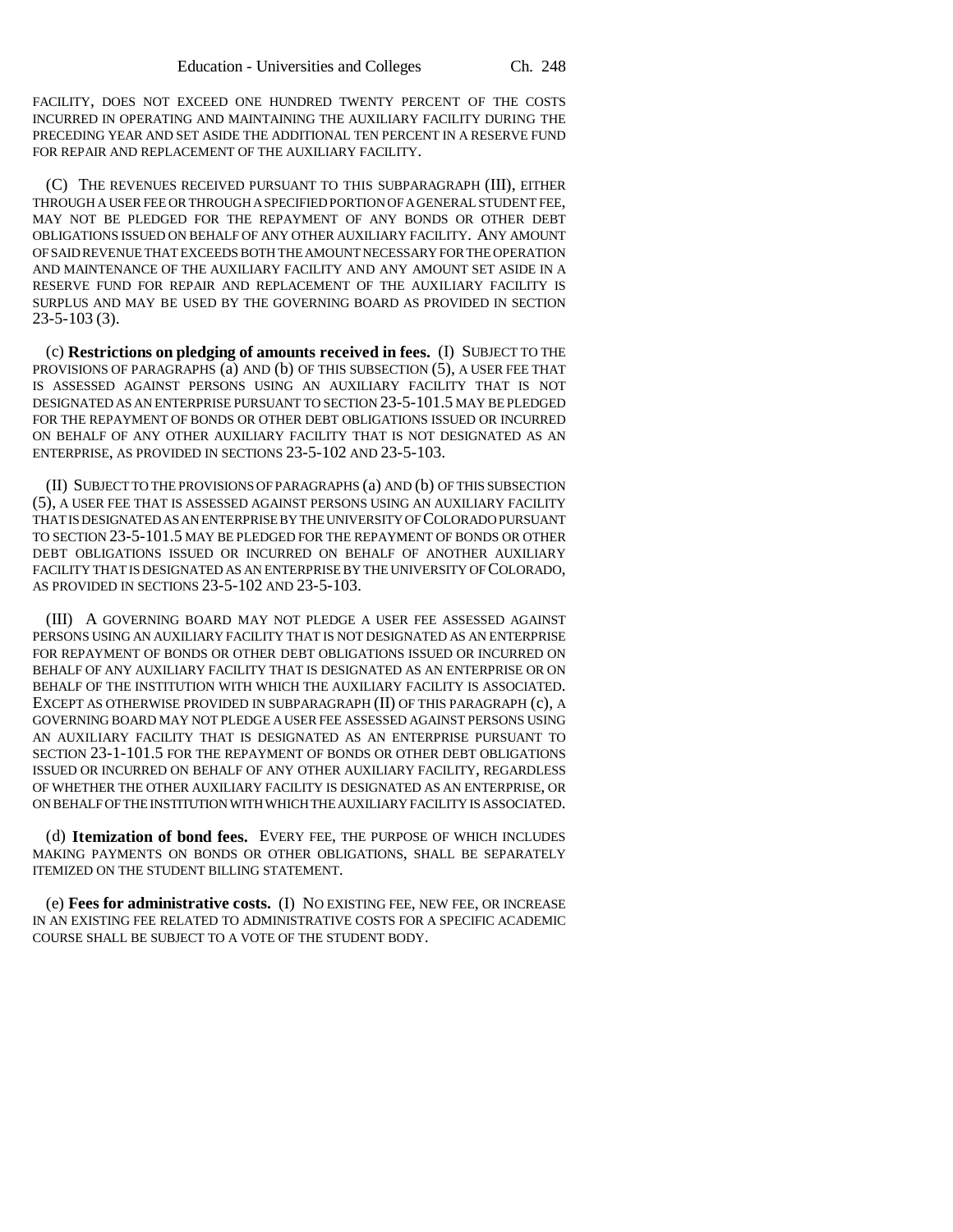(II) ON AND AFTER JULY 1, 1997, NO NEW FEE, THE PURPOSE OF WHICH IS TO COVER ADMINISTRATIVE COSTS UNRELATED TO A SPECIFIC ACADEMIC COURSE, OR INCREASE IN SUCH AN EXISTING FEE IN EXCESS OF THE RATE OF INFLATION, SHALL BE COLLECTED UNLESS APPROVED BY A MAJORITY OF THE VOTES CAST BY THE STUDENT BODY AT A REGULARLY SCHEDULED ELECTION AND UNLESS THE FEE OR INCREASE CONTAINS AN EXPIRATION DATE.

(III) EVERY FEE THE PURPOSE OF WHICH IS TO COVER ANY ADMINISTRATIVE COSTS, WHETHER OR NOT RELATED TO A SPECIFIC ACADEMIC COURSE, SHALL BE SEPARATELY ITEMIZED ON THE STUDENT BILLING STATEMENT; EXCEPT THAT ANY ACADEMIC COURSE FEE THAT IS SPECIFICALLY LISTED WITH THE COURSE DESCRIPTION IN AN INSTITUTION'S COURSE CATALOGUE NEED NOT BE ITEMIZED ON THE STUDENT BILLING STATEMENT.

(f) **Fees for nonpermanent student purposes.** (I) (A) ALL FEES IN EXISTENCE PRIOR TO JULY 1, 1997, THE ORIGINAL PURPOSE OF WHICH WAS FOR STUDENT PURPOSES OTHER THAN PERMANENT STUDENT PURPOSES AND THAT ARE NOT SCHEDULED TO EXPIRE PRIOR TO JULY 1, 2000, SHALL BE SUBJECT TO APPROVAL BY A MAJORITY OF THE VOTES CAST BY THE STUDENT BODY AT THE NEXT REGULARLY SCHEDULED ELECTION HELD AFTER JULY 1, 2000.

(B) ON AND AFTER JULY 1, 1997, NO NEW FEE, THE PURPOSE OF WHICH IS FOR STUDENT PURPOSES OTHER THAN PERMANENT STUDENT PURPOSES, OR INCREASE IN SUCH AN EXISTING FEE IN EXCESS OF THE RATE OF INFLATION, SHALL BE COLLECTED UNLESS APPROVED BY A MAJORITY OF THE VOTES CAST BY THE STUDENT BODY AT A REGULARLY SCHEDULED ELECTION AND UNLESS THE FEE OR INCREASE CONTAINS AN EXPIRATION DATE.

(II) EVERY FEE THE PURPOSE OF WHICH IS FOR ANY STUDENT PURPOSES, WHETHER OR NOT PERMANENT, SHALL BE SEPARATELY ITEMIZED ON THE STUDENT BILLING STATEMENT.

(g) **Refund of optional fees.** ANY OPTIONAL FEES OR CHARGES COLLECTED AFTER JULY 1, 1997, THAT ARE AUTOMATICALLY ASSESSED UNLESS THE STUDENT CHOOSES NOT TO PAY THE FEE, EXCEPT FOR HEALTH CARE FEES, SHALL BE REFUNDED BY THE INSTITUTION OR ORGANIZATION THAT RECEIVES THE FEE, UPON REQUEST, TO ANY STUDENT WHO PAID THE FEE. THE REFUND SHALL BE AVAILABLE DURING THE ENTIRE SEMESTER IN WHICH THE STUDENT PAID THE FEE.

(h) **Resubmittal of defeated fees.** NO NEW FEE OR INCREASE OR EXTENSION OF AN EXISTING FEE THAT IS DEFEATED BY A VOTE OF THE STUDENT BODY MAY BE RESUBMITTED FOR A VOTE BY THE STUDENT BODY UNTIL THE NEXT REGULARLY SCHEDULED ELECTION FOLLOWING THE VOTE OF THE STUDENT BODY THAT DEFEATED THE FEE, INCREASE, OR EXTENSION.

(6) (a) Except as otherwise provided in paragraph (b) of this subsection (6), following adoption by the commission of the fee policies required pursuant to this section, the administration of each institution of higher education including the Auraria higher education center, and the student government in office at the institution at the time of adoption of the fee policies shall establish a fee policy for such institution, subject to the modification and approval of the governing board of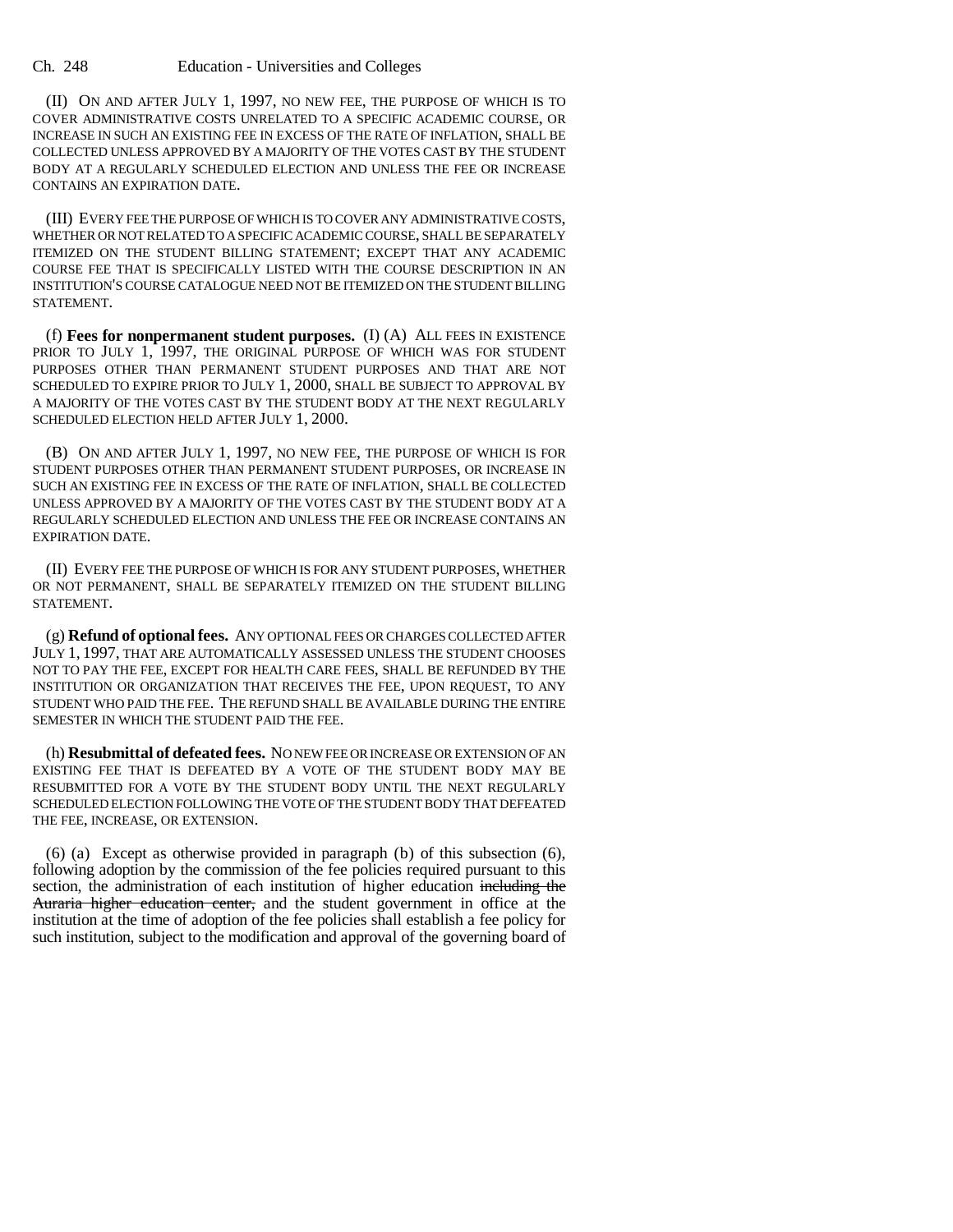the institution, that is in accordance with the fee policies adopted by the commission.

(7) For purposes of this section:

(a) "AUXILIARY FACILITY" HAS THE SAME MEANING AS DEFINED IN SECTION  $23-5-101.5$  (2) (a).

(b) "Fees" means any mandatory campus-wide fee assessed against students by any institution of higher education including the Auraria higher education center, the revenues from which are used for academic or nonacademic purposes, including but not limited to the following:

 $(a)$  (I) Support for student programs, including but not limited to cultural or social events, off-campus housing assistance, student clubs, student organizations, and student media;

 $\left(\frac{b}{b}\right)$  (II) Construction, maintenance, operation, or lease of areas that are used as student centers, recreational facilities, parking lots, or child care centers or for payment of bonds issued for principal or interest payments on long-term debt for student facilities;

 $\left(\frac{c}{c}\right)$  (III) Establishment and operation of campus health clinics or contract health services;

 $(d)$  (IV) Support for intercollegiate or intramural club athletic activities or for payment of bonds allocated for the principal or interest payments on the long-term debt of any facility used for intercollegiate athletics;

 $(e)$  (V) Payment of direct and indirect operating expenses of student government;

 $(f)$  (VI) Providing or purchasing equipment or programmatic activities relating to computer equipment, laboratory equipment, or other technology;

 $\left(\frac{g}{g}\right)$  (VII) Providing administrative services, including registration fees;

(h) (VIII) Payment for costs incurred in specific courses including, but not limited to, laboratory, music, art, materials, and telecourse fees;

 $\overleftrightarrow{H}$  (IX) Payment of nonspecific costs related to the instructional program or college; and

 $\overleftrightarrow{H}$  (X) Payment for additional insurance costs necessary due to the nature of a particular course.

(c) "INFLATION" MEANS THE PERCENTAGE CHANGE IN THE CONSUMER PRICE INDEX FOR THE DENVER-BOULDER CONSOLIDATED METROPOLITAN STATISTICAL AREA FOR ALL URBAN CONSUMERS, ALL GOODS, AS PUBLISHED BY THE UNITED STATES DEPARTMENT OF LABOR, BUREAU OF LABOR STATISTICS, OR ITS SUCCESSOR INDEX.

(d) "INSTITUTION OF HIGHER EDUCATION" MEANS ANY STATE-SUPPORTED INSTITUTION OF HIGHER EDUCATION IN COLORADO, INCLUDING JUNIOR COLLEGES,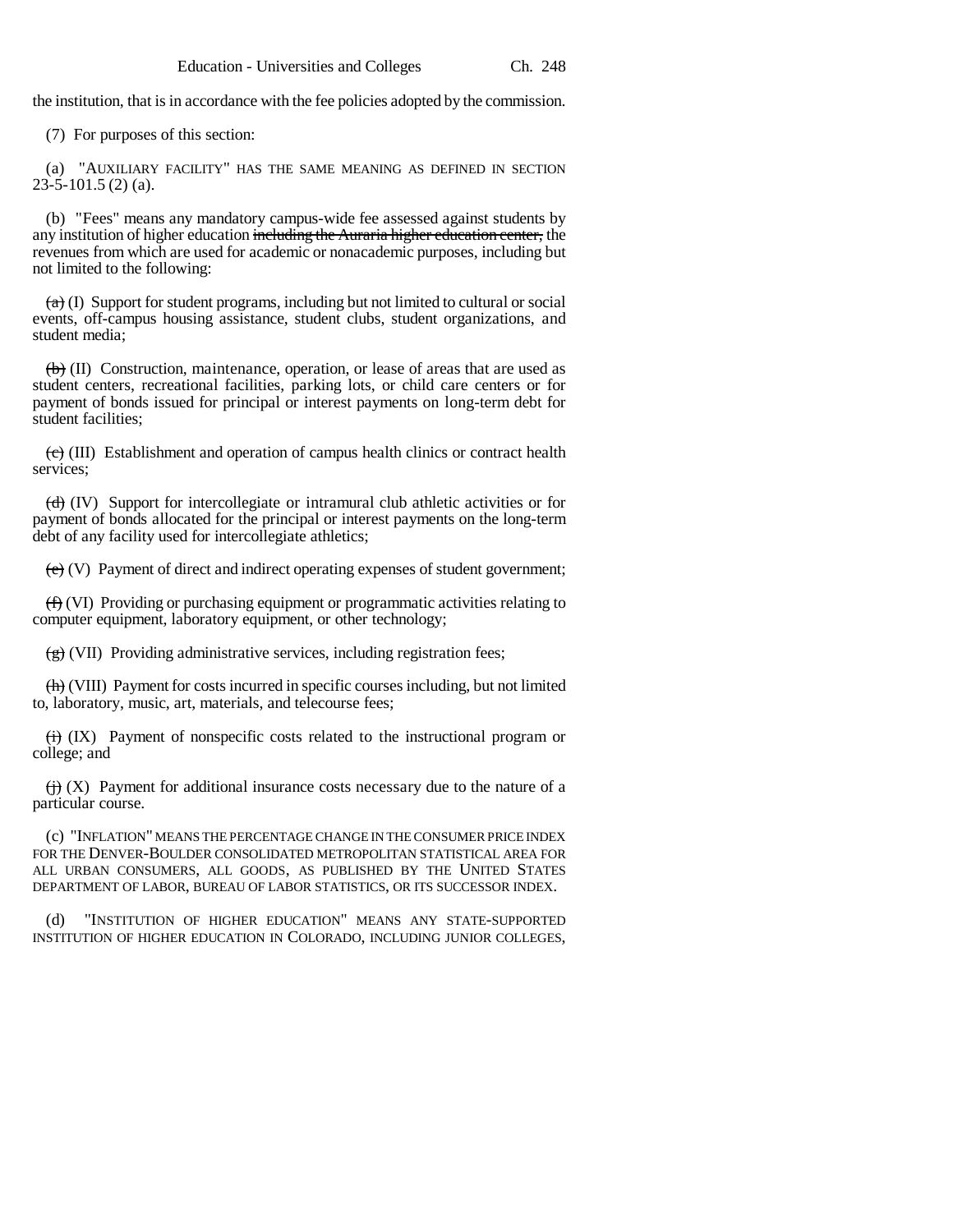AREA VOCATIONAL SCHOOLS, AND THE AURARIA HIGHER EDUCATION CENTER.

(e) "PERMANENT STUDENT PURPOSES" MEANS STUDENT CENTERS, RECREATIONAL FACILITIES, PARKING LOTS, INTERCOLLEGIATE ATHLETICS, CHILD CARE CENTERS, CAMPUS HEALTH CLINICS, CONTRACT HEALTH SERVICES, STUDENT GOVERNMENT, AND SIMILAR FACILITIES AND SERVICES, AND INCLUDES ANY GENERAL FEE, THE REVENUE FROM WHICH IS TO BE APPROPRIATED BY STUDENT GOVERNMENT FOR A SPECIFIC PURPOSE.

(f) "USER FEE" MEANS A FEE PAID BY A STUDENT TO EXERCISE A PRIVILEGE OR RECEIVE A SERVICE PROVIDED BY AN AUXILIARY FACILITY. "USER FEE" DOES NOT INCLUDE:

(I) ANY GENERAL FEE CHARGED TO ALL STUDENTS;

(II) ANY FEE PAID FOR CONTINUING EDUCATION FACILITIES OR ACTIVITIES; OR

(III) ANY FEE PAID TO PURCHASE A TICKET TO AN ATHLETIC EVENT OCCURRING AT THE INSTITUTION.

**SECTION 2.** 23-5-102 (2), Colorado Revised Statutes, 1995 Repl. Vol., is amended to read:

**23-5-102. Funding for auxiliary facilities - loans - bonds.** (2) The governing body of any institution of higher education by resolution may issue revenue bonds on behalf of any auxiliary facility or group of auxiliary facilities managed by such governing body for the purpose of obtaining funds for constructing, otherwise acquiring, equipping, or operating such auxiliary facility or group of auxiliary facilities. Any bonds issued on behalf of any auxiliary facility or group of auxiliary facilities, other than housing facilities, dining facilities, recreational facilities, health facilities, parking facilities, research facilities which are funded from a revolving fund, or designated enterprise auxiliary facilities listed in section 23-5-101.5 (4), may be issued only after approval by both houses of the general assembly either by bill or by joint resolution and after approval by the governor in accordance with section 39 of article V of the state constitution. Bonds issued pursuant to this subsection (2) shall be payable only from revenues generated by the auxiliary facility or group of auxiliary facilities on behalf of which such bonds are issued; except that, SUBJECT TO SECTION 23-1-123 (5) (a) (III) AND (5) (b) (II), revenues generated by a designated enterprise auxiliary facility that is associated with the university of Colorado may be pledged for the repayment of bonds issued by another designated enterprise auxiliary facility which is not part of the same enterprise. Such bonds shall be issued in accordance with the provisions of section 23-5-103 (2). The termination, rescission, or expiration of the enterprise designation of any auxiliary facility or group of auxiliary facilities pursuant to section 23-5-101.5 (3) shall not adversely affect the validity of or security for any revenue bonds issued on behalf of such auxiliary facility or group of auxiliary facilities.

**SECTION 3.** 23-5-103 (1) and (3), Colorado Revised Statutes, 1995 Repl. Vol., are amended to read:

**23-5-103. Pledge of income.** (1) The governing board of any one or more state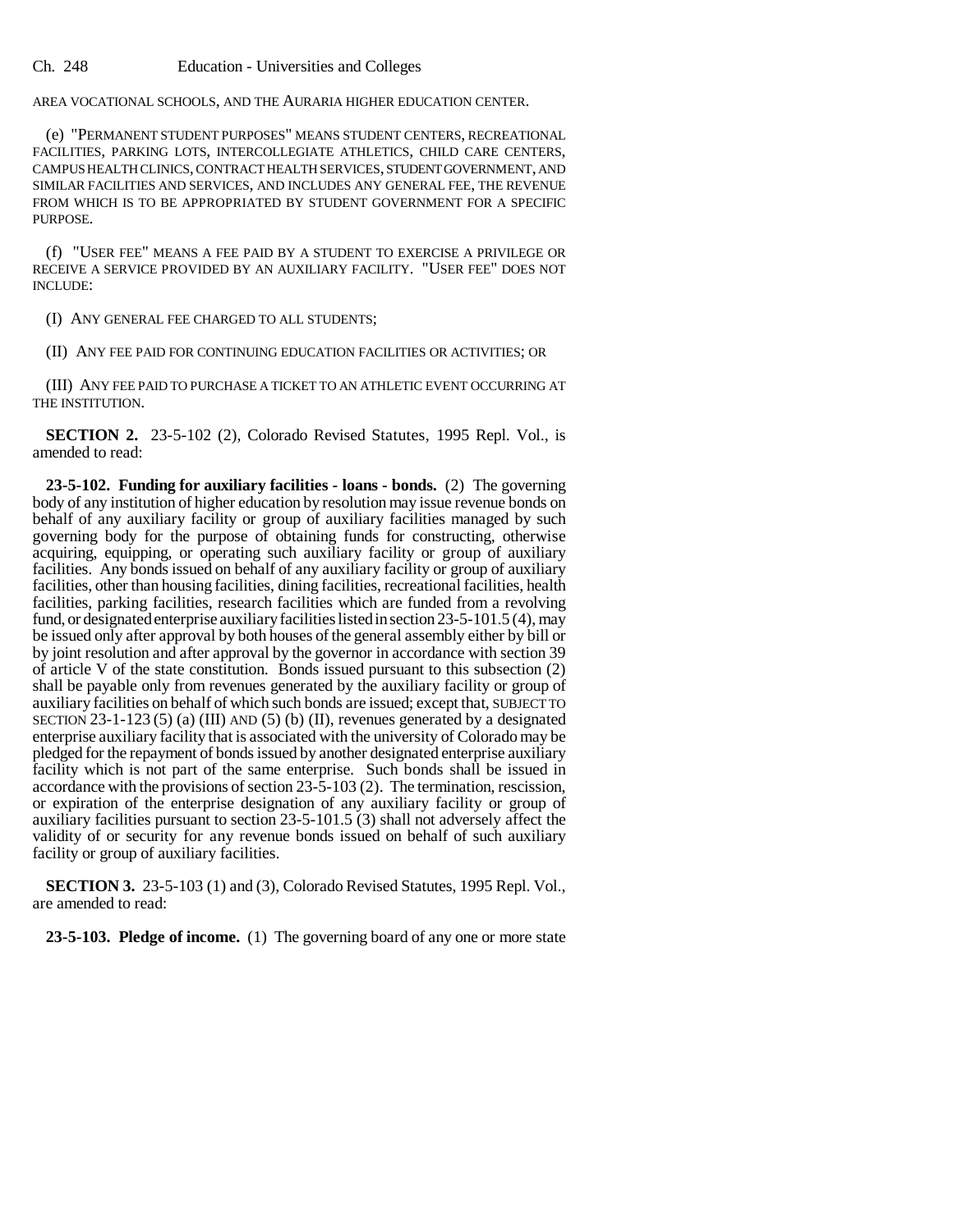educational institutions, including, but not limited to, the colleges under the control and operation of the trustees of the state colleges in Colorado, which enters into such a contract for the advancement of moneys is authorized, in connection with or as a part of such contract, to pledge the net income derived or to be derived from such land or facilities so constructed, acquired, and equipped as security for the repayment of the moneys advanced therefor, together with interest thereon, and for the establishment and maintenance of reserves in connection therewith; and, for the same purpose, any such governing board is also authorized, SUBJECT TO THE LIMITATIONS SPECIFIED IN SECTION 23-1-123 (5), to pledge the net income derived or to be derived from other auxiliary facilities which are not individually designated as enterprises and which are not acquired and not to be acquired with moneys appropriated to the institution by the state of Colorado, and to pledge the net income, fees, and revenues derived from such sources, if unpledged, or, if pledged, the net income, fees, and revenues currently in excess of the amount required to meet principal, interest, and reserve requirements in connection with outstanding obligations to which such net income, fees, and revenues have theretofore been pledged. If the contract for the advancement of moneys is entered into by the university of Colorado on behalf of a designated enterprise auxiliary facility that is associated with the university of Colorado, the board of regents is authorized to pledge only the net income, including fees and revenues derived or to be derived from the designated enterprise auxiliary facility and any other designated enterprise auxiliary facilities.

(3) If the pledged net income, fees, and revenues exceed the amount required to meet principal, interest, and reserve requirements in connection with revenue bonds of the institution to which such income has been pledged AND EXCEED THE AMOUNT NECESSARY FOR THE MAINTENANCE AND OPERATION OF THE AUXILIARY FACILITY PLUS ANY AMOUNT SET ASIDE IN A RESERVE FUND FOR REPAIR AND REPLACEMENT OF THE FACILITY, the governing board may retain such surplus and utilize the same in such manner as in its judgment is for the best interests of the educational institution. Such surplus shall be used by the governing board for the purposes of rehabilitating, altering, adding to, or equipping any existing auxiliary facilities acquired pursuant to the provisions of this article and for the acquisition of sites for constructing, acquiring, and equipping additional auxiliary facilities pursuant to such provisions or for prior redemption of outstanding bonds. USE OF SUCH SURPLUS SHALL BE REVIEWED IN ADVANCE BY REPRESENTATIVES OF THE STUDENT GOVERNMENT AT THE INSTITUTION WITH WHICH THE AUXILIARY FACILITY IS ASSOCIATED.

**SECTION 4.** 23-5-101.5, Colorado Revised Statutes, 1995 Repl. Vol., is amended BY THE ADDITION OF A NEW SUBSECTION to read:

**23-5-101.5. Enterprise status of auxiliary facilities.** (1.5) IN PLEDGING REVENUES FOR THE REPAYMENT OF REVENUE BONDS ISSUED ON BEHALF OF ANY AUXILIARY FACILITY OR GROUP OF AUXILIARY FACILITIES THAT IS DESIGNATED AS AN ENTERPRISE, THE INSTITUTION OF HIGHER EDUCATION AND THE AUXILIARY FACILITY OR GROUP OF AUXILIARY FACILITIES MAY PLEDGE INTERNAL REVENUES ONLY IF THE AUXILIARY FACILITY OR GROUP OF AUXILIARY FACILITIES:

(a) IS ACCOUNTED FOR SEPARATELY IN INSTITUTIONAL FINANCIAL RECORDS;

(b) IS SELF-SUPPORTING FROM REVENUES RECEIVED AS GIFTS FROM NONGOVERNMENTAL SOURCES OR IN EXCHANGE FOR GOODS AND SERVICES; AND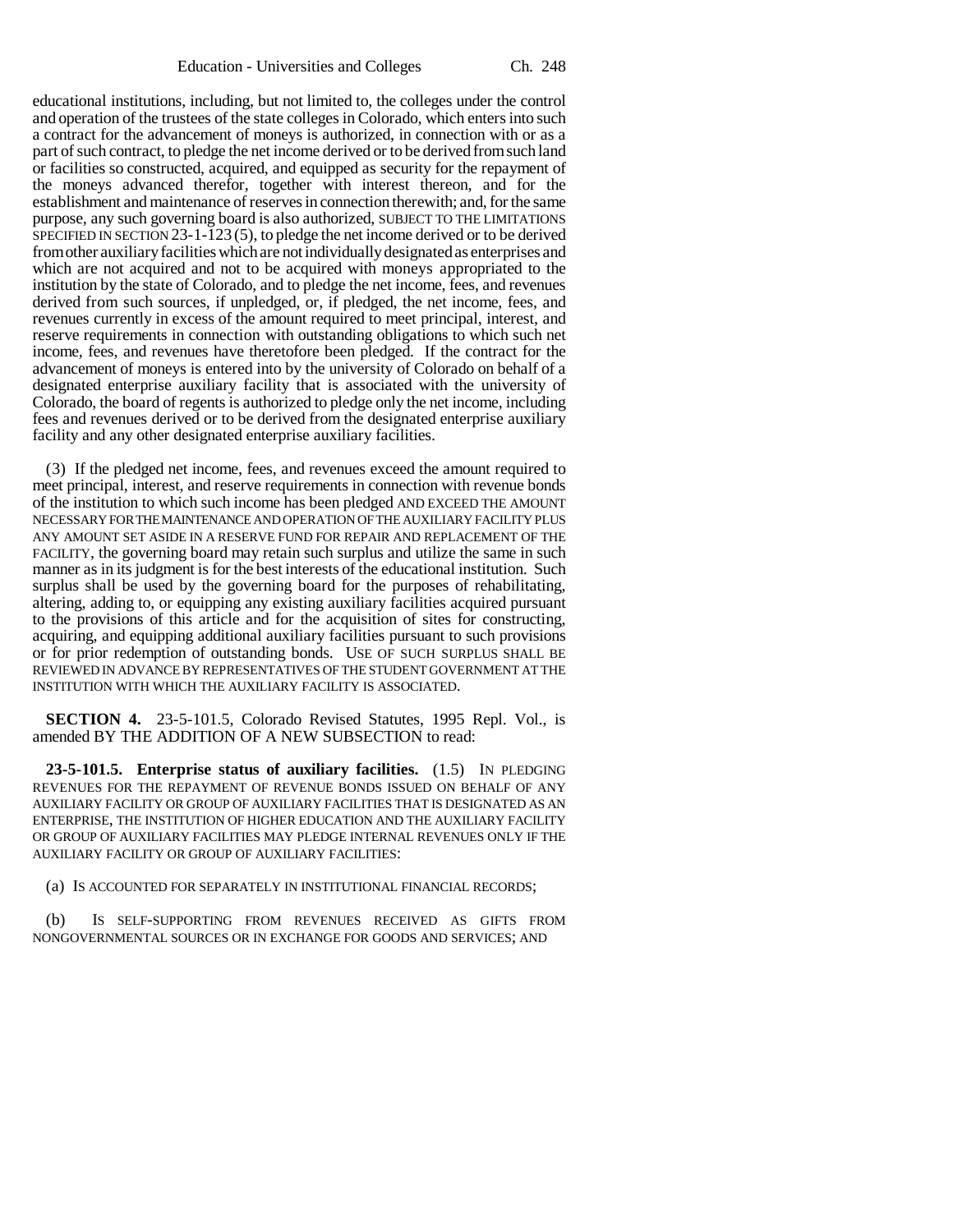(c) ENGAGES IN THE TYPE OF ACTIVITIES THAT ARE COMMONLY CARRIED ON FOR PROFIT OUTSIDE THE PUBLIC SECTOR.

**SECTION 5.** 23-5-101.5 (2), Colorado Revised Statutes, 1995 Repl. Vol., is amended BY THE ADDITION OF A NEW PARAGRAPH to read:

## **23-5-101.5. Enterprise status of auxiliary facilities.** (2) As used in this article:

(c) "INTERNAL REVENUES" MEANS REVENUES RECEIVED IN EXCHANGE FOR THE PROVISION OF GOODS OR SERVICES TO THE INSTITUTION OF HIGHER EDUCATION WITH WHICH THE AUXILIARY FACILITY OR GROUP OF AUXILIARY FACILITIES IS ASSOCIATED; EXCEPT THAT REVENUES RECEIVED FROM ANOTHER AUXILIARY FACILITY OR GROUP OF AUXILIARY FACILITIES THAT HAS BEEN DESIGNATED AS AN ENTERPRISE ARE NOT "INTERNAL REVENUES".

**SECTION 6.** 23-5-101.5 (4) (a) (III), (4) (a) (V), (4) (a) (VI), (4) (e) (IV), (4) (e)  $(V)$ ,  $(4)$   $(f)$   $(II)$ , and  $(4)$   $(f)$   $(III)$ , Colorado Revised Statutes, 1995 Repl. Vol., are amended, and the said 23-5-101.5 (4) (e) is further amended BY THE ADDITION OF A NEW SUBPARAGRAPH, to read:

**23-5-101.5. Enterprise status of auxiliary facilities.** (4) The expiration of the following designations of auxiliary facilities as enterprises, which are scheduled for expiration pursuant to subsection (3) of this section, are postponed until June 30, 1999:

- (a) Auraria higher education center:
- (III) Reprographics; AND
- (V) Facilities remodeling; and
- (VI) Information services;
- (e) Colorado community college and occupational education system:
- (IV) Sales and services of educational activities; and
- (V) Tec operations; AND
- (VI) LOWRY ENTERPRISE;
- (f) Colorado state university system:
- (II) Continuing education; AND
- (III) General operations; and

**SECTION 7. Effective date - applicability.** This act shall take effect July 1, 1997, and shall apply to fees collected on or after said date.